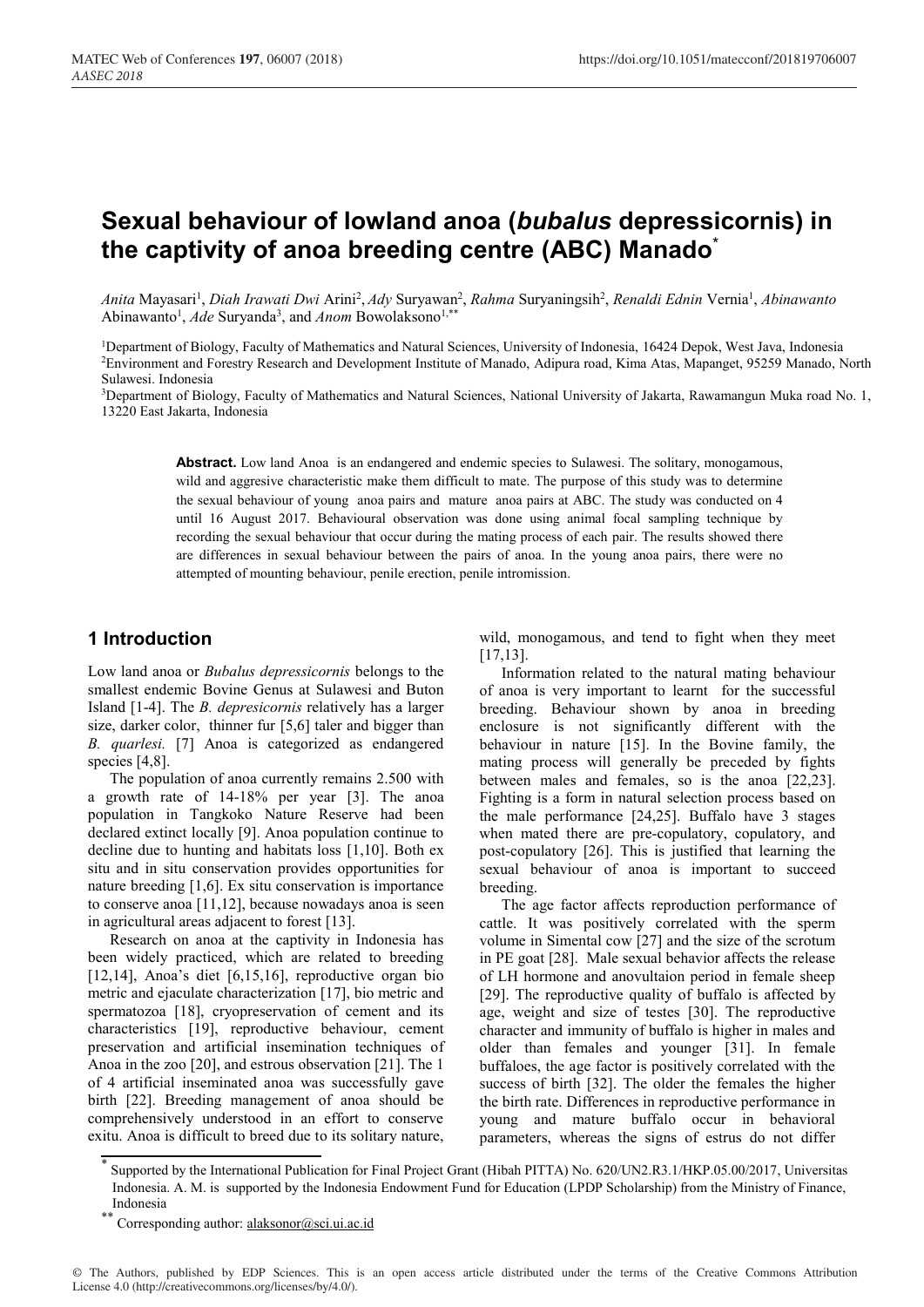[33]. The study aims to obtain information on sexual behaviour of male and female anoa in ABC.

## **2 Materials and Method**

#### **2.1. Study area**

The research was conducted at Anoa Breeding Centre Manado which is located in The Environment and Forestry Research and Development Institute of Manado, Ministry of Environment and Forestry (Fig. 1). The study was conducted on 4 to 15 August 2017 from 7:00 to 16:30 ICST. Sexual behavioural observations were performed during the estrous periode. The estrous periode is determined based on by behavioural observation and changes in epithelial cell features since July 17, 2017.

#### **2.2 Material and Procedure**

#### *2.2.1 Material*

The anoas were placed in breeding enclosue. There were two pairs of anoa (Fig. 1), the mature one is Rambo (6 y.o) and Manis (8 y.o) and the young pair is Rita and Roki (both are 3.5 y.o). Both of female have never pregnant before. The four anoa were ready to be naturally mated. The equipment used includes michroschope, steril cotton swab (2,2 mm x 150 mm), DSLR camera, logbook, clock, bunsen burner, meter line, NaCL 0,9%, and Giemsa stain.



Remark : female A (Rita) and B (Manis); male C (Roki) and D (Rambo)

**Fig. 1.** The pairs of mature (B and D) and young (A and C).

#### *2.2.2 Procedure*

The four anoa morphometric data were taken using technique Siamtiningrum [34] that has been modified (Fig. 2) dibawah ini.



(Description: 1. Body length, 2. Height, 3. Bust, 4. Base horn circumference, 5. Horn length, 6. Hindleg heght 7. Foreleg height, 8. Tail length).

**Fig. 2**. Morphometric measurement parameter.

Behavioural estrous were compared to the vaginal cytology observations. Cotton swab were used for cell collection. Cotton swab were moistened with NaCL 0,9% and introduced into the vagina approximately 1,5 cm, quickly and gently rotated against the floor of the vagina. The epithelial cells obtained were immediately prepared by rotating the cotton swab along a glass side. The smear was fixed using bunsen burner. Then stained with Giemsa and leave it for 10-20 minutes. Then washed it in the tap water, leave it air dried for a moment and fixed again using bunsen burner. The stained slides were examined using michroschope with magnification of 40X [20].

The observed mating behaviours include grinning in males (flehmen), rubbing horns or heads into female bodies, approaching females, sniffing/genital licking, mounting, raising and wagging of the tail, urination, erection, and intromission. Sniffing includes kissing and licking the vulva. Mounting is when the male step into the female although there is no intromission/inclusion of the penis into the vagina, whereas urination is when the male or female urinate.

## **3 Results and Discussion**

#### **3.1 Result**

**Table 1.** The morphometric af anoa.

| Name /         | Rambo $\partial$ | Rocky $\delta$      | Manis $\mathcal Q$ | RitaQ        |
|----------------|------------------|---------------------|--------------------|--------------|
| Parameter      | (6 y.o)          | $(3,5 \text{ y.0})$ | (8 y.o)            | (3,5 y.o)    |
| B <sub>1</sub> | 150              | 140                 | 152                | 138          |
| H              | 98               | 88                  | 88                 | 82           |
| B              | 56               | 54                  | 59                 | 54           |
| Bhc            | 16               | 15                  | 11                 | 11           |
| Hl             | 22               | 23                  | 21                 | 15           |
| Hh             | 67               | 50                  | 58                 | 50           |
| Fh             | 47               | 43                  | 46                 | 47           |
| Tl             | 38               | 26                  | 30                 | 22           |
| Colour         | Dark             | <b>Brown</b>        | Dark               | <b>Brown</b> |

(BL: body length, H: height, B: bust, Bhc: base horn circumference, Hl: horn length, Hh: hindleg height, Fh: foreleg height, Tl: tail length)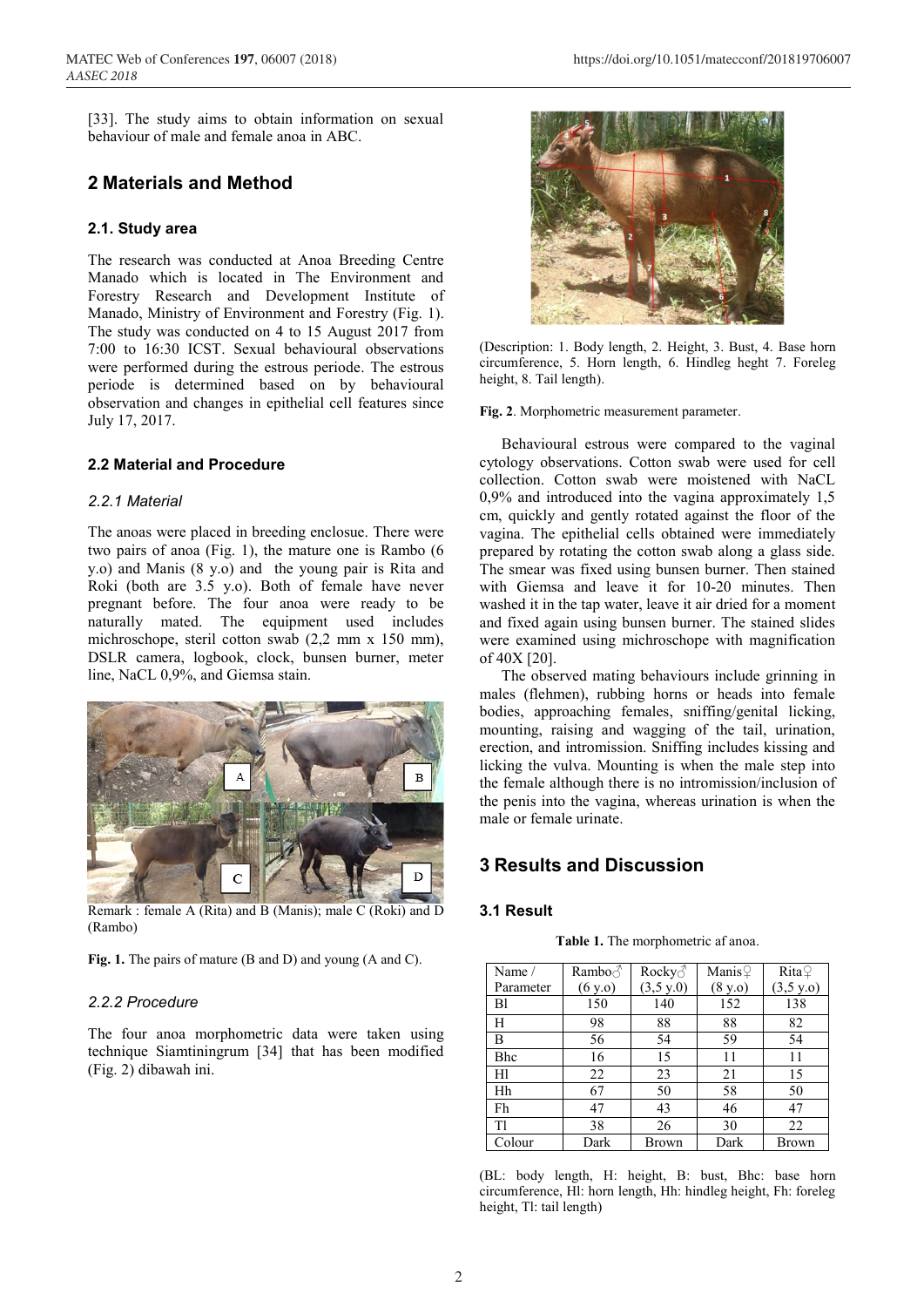Based on morphological measurement, all of the anoa are having a different size of body. The older male and female anoa are having bigger body than the younger one. The younger anoa are having brighter fur color than the older (Fig. 1). Each anoa are having a similar characteristic with the mate.

Observation of mating behaviour was started since the male and female are paired. Here are the observations presented in Fig. 3 merupakan gambara perilaku yang dilakukan mulai fase pre, copulation dan post copulatian. Fig. 4 perbandingan intensitas perilaku yang muncul antara kedua pasangan dan Fig 5. Perbandingan perilaku kedua pasangan berdasarkan waktu harian.



(A: mutual gore, B: sniffing, C.:mutual sniffing, D: wound marks, E: mounting (rising females without intromission), F: mounting, G: mucus in the vulva (males liquid cement), H: wallowing).

**Fig. 3.** Natural mating process in adult and young anoa couples.

At the beginning of the mating process, the couple will run into a fight between each other (Fig. 3 A). It can cause a light or even heavy wound to them. Fig. 3 D show how the female body wounded by the male. When the male win, the female will be obedient to the male. This kind of behavior can be found both in the young or old anoa.



(AM: attempting mounting, M: mounting, MU: male urination, FU: female urination, Tail: raising and wagging tail, E: erection, Int: intromission, MS: male sniffing/licking, FS: female sniffing/licking, Mcs: mucus erosion)

**Fig. 4.** The sexual behaviour differences in adult and young anoa pairs.

Based on the graph, the intensity of the behavior on Fig. 4 is the behavior that occur a lot. There are sniffing and licking the genital part (perineal). This behavior is mostly done by male anoa. The male will move its nose closer to the buttocks of the female, sometimes rubbing it, sniffing and lick the female genital area as shown on Fig 3 B. The females are usually dodging, but sometimes it is just staying still and let the male sniff out in her genitals for a while. In contrast to the adult anoa pair, the activity of sniffing or licking of the genital area is mostly done by female anoa (seen in Fig 3 C female head lower) in the younger pair. In adult anoa the sexual behavior that emerges is dominated by the activity of attempting mounting (Fig 3 E) and mounting (Fig 3 F). This behavior is done by male anoa. Based on observations, younger females are likely will escape or dodge the males. When the female leaves, the male will follow her. In the post copulation phase, female anoa will enter the mud (Fig 3 H) and sperm can be spotted out of the female vulva (Fig 3 G)

**Table 2**. Mann-whitney test, the sexual behaviour differences of both anoa pairs.

| Parameter | Z count            |
|-----------|--------------------|
| Behaviour | $-2.525$           |
| Sig       | 0.011 <sup>a</sup> |

Based on the table 2, sig. value from Mann Whitney Test  $\leq 0.05$  which mean that there is a differences in sexual begaviours between young and old anoa.



**Fig. 5.** Frequency of mating behaviour based on time of occurrence.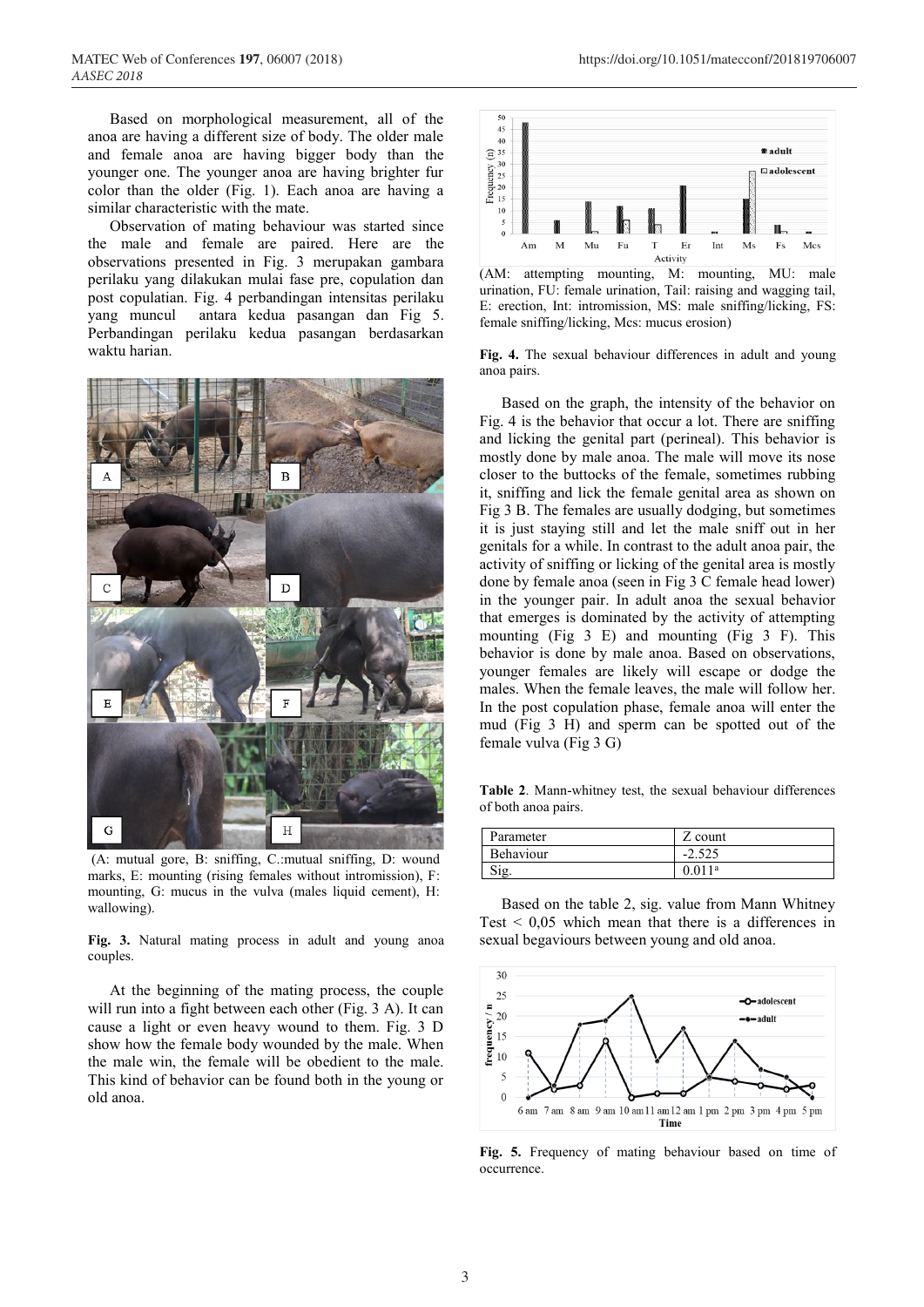Based on the daily behavior that appears in Fig 5, adult anoa mating behavior is more often occur at 9 o'clock. While the young anoa occurs at 10 o'clock. The frequency of mating in adult anoa is higher than young anoa. On the feeding time, the adult male anoa will dominate the foodd. The adult females will wait while aproachin the food sometimes when there is a chance. In contrast, the young anoa couples are more likely sharing the food. In the afternoons, the two anoa pairs tend not to show mating behavior, but based on observations, at around 17.30 an adult male anoa is seen mounting.

#### **3.2 Discussion**

Anoa mating behavior can be divided into 3 phase, there are pre-copulatory, copulatory, and post-copulatory [25]. Pre-copulatory is marked by the courtship activity. Copulatory is marked by sexual acceptance of males. Post copulatory is a temporary rest period after copulatory, usually males do not show sexual activity.

Fighting behavior with is usually occurring when the male is meeting the female for the first time, either in adult or young adolescents (Fig 3 A). The behavior actually occurs naturally to initiate the natural mating of anoa, but not infrequently causes an injury that results in death [19]. Therefore, the anoa mating process should be under supervision. If the battle is perceived to be dangerous, then both male and female anoa should be separated immediately. In addition to minimizing the risk of injury from the fight, anoa will only be paired at the estrus peroid. The estrus cycle is a psychological and physiological period in which the female is willing to accept and respond to the male [26]. At the time of estrus, the female anoa is likely to accept the presence of the male anoa. Based on the cytology observations of the vaginal reviews, the adult female is experiencing estrus on August 5, 2017 and young female on August 13, 2017. The estranging female anoa shows restless behavior, frequent urination, mucus out of the vagina, changes in the vulva (red, swollen, wet) often lifting and wagging the tail [19,35].

When paired, the two pairs of adult anoa (Rambo and Manis) and young anoa (Rocky and Rita) show estrus traits. The behavior of urination can be used as an easy observable parameter of estrus. When the anoa is mating, adult males perform urination up to 14 times/day and females 12 times/day. In young anoa pairs, only females show urination up to 6 times/day (Fig 4 in the Fu and Mu columns). Female anoa will secrete urine more often, especially every time she encounter males, it is will increasing twice time at the time of estrus [19]. Increased frequency of urination when estrus also occurs in mud buffalo with recorded averaged 19 times/day [25].

The male anoa will follow the female anoa, sniff and lick the genital parts (Fig.3 A, B, C). the male will still Sniff the genitals even when the female is urinating, eating, and still. When the female is urinating, males will sniff and lick the female urine and perform flehmen. Uphold the neck, open mouth, upper lip folded to cover the nose, and show the teeth (Figure ....). Flehmen are distinct courtship components [25] that appear after

males sniff the urine or female's genital [36]. Adult female is usually silent when the males come up and do the courtship activities (Fig 3. C). While young female anoa is more often avoid it when the males approaching (Fig 3 B). The pre-copulatory behavior is shown in Figure  $3$  (a, b, c).

Mounting and mounting attempt are the dominant sexual behavior in adult anoa pairs (Figures 3 E and F). The behavior begins with sniffing or kissing the female genitals. Mounting is done by putting the chin on the back of the female, the female responds by giving pressure using her back. Then the males will put the front legs on the female hips, hold them, and push the pelvis forward. Followed by the penetration of the penis into the vulva-vagina. The male will ejaculate the sperm and then dismounting. The mounting attempt performed by males are usually not directly successful. The mounting attempt on the anoa occurs several times before it is actually mounted [11,19]. The mounting process that is not followed by penetration is often caused by wrong estimation estrus lifetime [25]. Female animals are still in pro-estrus period and so they are not willing to accept the male presence sexually.

Post-copulatory behavior in adult anoa can be seen in Figure 3 G and H, female Anoa is seen to be licking mucus sticking in its genital part. The mucus is a cement fluid released by a male anoa. The females are also seen entering the pool of water, soaking, and re-licking the genital part. After several mounting times, the male anoa appears not to engage in any sexual activity. The males are just following the female anoa into the pool of water then rest. There are differences in sexual behavior in young and adult anoa pairs. Although both are paired at the time of estrus, but the behavior shown by young and adult anoa turns out to be different. More copulatory behavior is performed by adult anoa pairs. while younger anoa more often run away from male anoa. Age factors have a significant effect on animal reproduction performance [28-33]. The older the buffalo, the higher the reproductive character and immunity [27], and the greater the chances of successful birth [28].

## **4 Conclusion**

Based on the results of the observation, there are differences in sexual behavior between adult and young adult couple. In adult anoa couples, pre-copulatory behavior is the dominant behavior, whereas in adult anoa couples copulatory behavior becomes the most dominant behavior.

I thank to Ir. Dodi Garnadi, M. for the support and permission to conduct research on ABC Manado. I also grateful to Adven Joy Simamora who provide data of anoa and guide me along the data collection. I also wish to thank Margaret Christita who offered sugestion to improved the manuscript. I also thank to Edy Suprapto as keeper of ABC for his kind help.